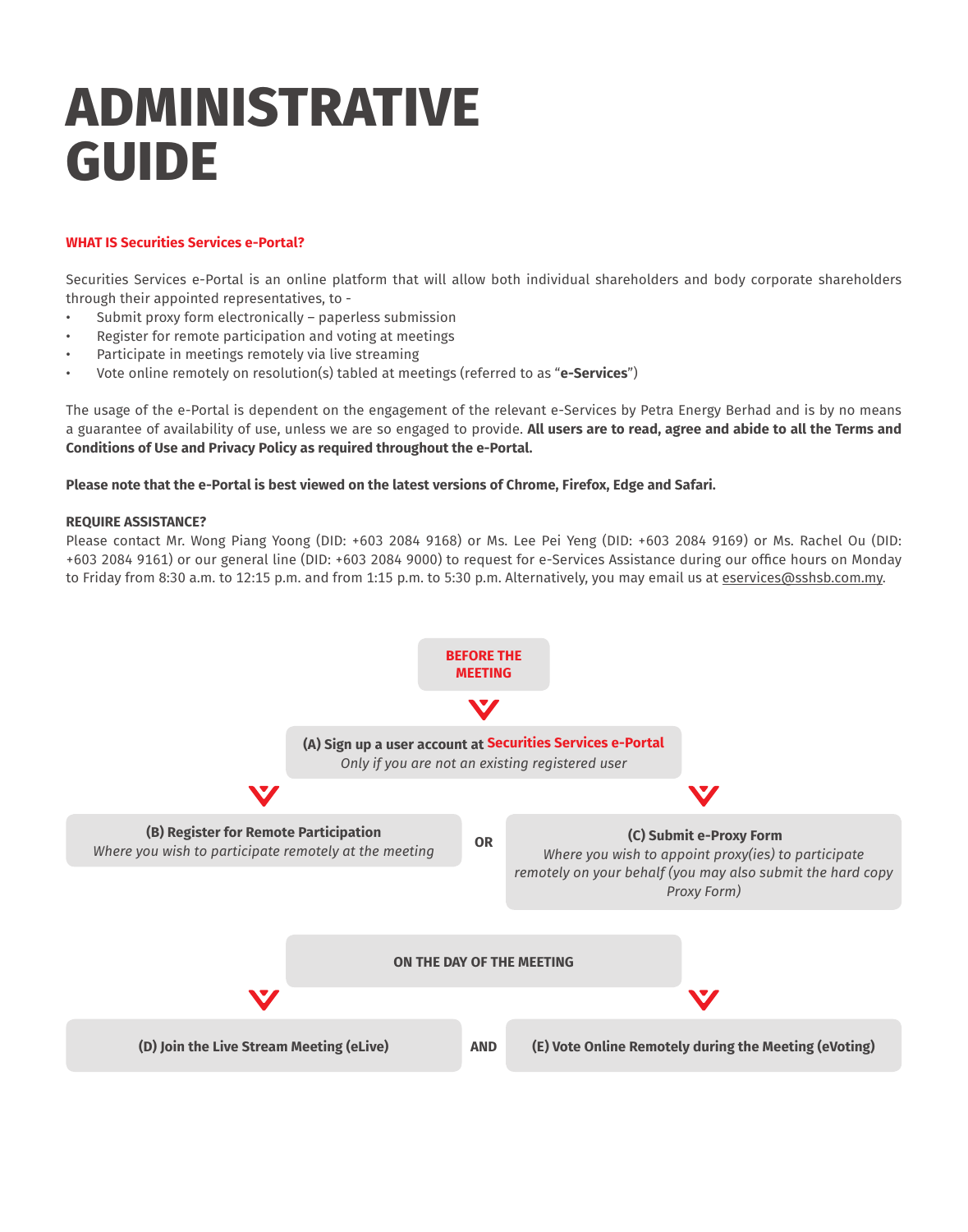| <b>BEFORE THE MEETING</b>                                                                                                                                                                                                                                                                                                                                                                                                                                                                                                                                                                                                                                                                                                                                                                                                                                                                    |                                                                                                                                                                                                                                                                                                                                                                                                                                                                                                                                                                                                                                                                                                                                                                                                                                                                                                                                                                                                                                                        |  |
|----------------------------------------------------------------------------------------------------------------------------------------------------------------------------------------------------------------------------------------------------------------------------------------------------------------------------------------------------------------------------------------------------------------------------------------------------------------------------------------------------------------------------------------------------------------------------------------------------------------------------------------------------------------------------------------------------------------------------------------------------------------------------------------------------------------------------------------------------------------------------------------------|--------------------------------------------------------------------------------------------------------------------------------------------------------------------------------------------------------------------------------------------------------------------------------------------------------------------------------------------------------------------------------------------------------------------------------------------------------------------------------------------------------------------------------------------------------------------------------------------------------------------------------------------------------------------------------------------------------------------------------------------------------------------------------------------------------------------------------------------------------------------------------------------------------------------------------------------------------------------------------------------------------------------------------------------------------|--|
| (A) Sign up for a user account at Securities Services e-Portal                                                                                                                                                                                                                                                                                                                                                                                                                                                                                                                                                                                                                                                                                                                                                                                                                               |                                                                                                                                                                                                                                                                                                                                                                                                                                                                                                                                                                                                                                                                                                                                                                                                                                                                                                                                                                                                                                                        |  |
| Visit https://sshsb.net.my/<br>Step 1                                                                                                                                                                                                                                                                                                                                                                                                                                                                                                                                                                                                                                                                                                                                                                                                                                                        | . This is a ONE-TIME registration. If you already have a user<br>account, you need not register again.                                                                                                                                                                                                                                                                                                                                                                                                                                                                                                                                                                                                                                                                                                                                                                                                                                                                                                                                                 |  |
| Sign up for a user account<br>Step 2                                                                                                                                                                                                                                                                                                                                                                                                                                                                                                                                                                                                                                                                                                                                                                                                                                                         | • Your email address is your User ID.<br>• Please proceed to either (B) or (C) below once you are a                                                                                                                                                                                                                                                                                                                                                                                                                                                                                                                                                                                                                                                                                                                                                                                                                                                                                                                                                    |  |
| Wait for our notification email that will be sent within<br>Step 3<br>one (1) working day                                                                                                                                                                                                                                                                                                                                                                                                                                                                                                                                                                                                                                                                                                                                                                                                    | registered user.                                                                                                                                                                                                                                                                                                                                                                                                                                                                                                                                                                                                                                                                                                                                                                                                                                                                                                                                                                                                                                       |  |
| Step 4<br>Verify your user account within seven (7) days of the<br>notification email and log in                                                                                                                                                                                                                                                                                                                                                                                                                                                                                                                                                                                                                                                                                                                                                                                             |                                                                                                                                                                                                                                                                                                                                                                                                                                                                                                                                                                                                                                                                                                                                                                                                                                                                                                                                                                                                                                                        |  |
| To register for the meeting under (B) below, please sign up for a user account by 23 MAY 2022.                                                                                                                                                                                                                                                                                                                                                                                                                                                                                                                                                                                                                                                                                                                                                                                               |                                                                                                                                                                                                                                                                                                                                                                                                                                                                                                                                                                                                                                                                                                                                                                                                                                                                                                                                                                                                                                                        |  |
| To submit e-Proxy Form under (C) below, please sign up for a user account by 19 MAY 2022, failing which you may only be able to<br>submit the hard copy proxy form.                                                                                                                                                                                                                                                                                                                                                                                                                                                                                                                                                                                                                                                                                                                          |                                                                                                                                                                                                                                                                                                                                                                                                                                                                                                                                                                                                                                                                                                                                                                                                                                                                                                                                                                                                                                                        |  |
| This is a ONE-TIME sign up only. If you already have a user account,<br>please proceed to either (B) or (C) below.                                                                                                                                                                                                                                                                                                                                                                                                                                                                                                                                                                                                                                                                                                                                                                           |                                                                                                                                                                                                                                                                                                                                                                                                                                                                                                                                                                                                                                                                                                                                                                                                                                                                                                                                                                                                                                                        |  |
| (B) Register for Remote Participation at the Meeting                                                                                                                                                                                                                                                                                                                                                                                                                                                                                                                                                                                                                                                                                                                                                                                                                                         |                                                                                                                                                                                                                                                                                                                                                                                                                                                                                                                                                                                                                                                                                                                                                                                                                                                                                                                                                                                                                                                        |  |
| • Log in to https://sshsb.net.my/ with your registered email and password<br>· Look for Petra Energy Berhad under Company Name and 16th AGM on 25 May 2022 at 11:00 a.m. - Registration for Remote<br>Participation under Corporate Exercise / Event and click ">" to register for remote participation at the meeting.                                                                                                                                                                                                                                                                                                                                                                                                                                                                                                                                                                      |                                                                                                                                                                                                                                                                                                                                                                                                                                                                                                                                                                                                                                                                                                                                                                                                                                                                                                                                                                                                                                                        |  |
| Check if you are attending as -<br>Step 1<br>· Individual shareholder<br>• Corporate or authorised representative of a body corporate<br>For body corporates, the appointed corporate/authorised representative has to upload the evidence of authority (e.g.<br>Certificate of Appointment of Corporate Representative, Power of Attorney, letter of authority or other documents<br>proving authority). All documents that are not in English or Bahasa Malaysia have to be accompanied by a certified<br>translation in English in 1 file. The <i>original</i> evidence of authority and translation thereof, if required, have to be<br>submitted to SS E Solutions Sdn Bhd at Level 7, Menara Milenium, Jalan Damanlela, Pusat Bandar Damansara,<br>Damansara Heights, 50490 Kuala Lumpur, Wilayah Persekutuan for verification before the registration closing date and<br>time above. |                                                                                                                                                                                                                                                                                                                                                                                                                                                                                                                                                                                                                                                                                                                                                                                                                                                                                                                                                                                                                                                        |  |
| Submit your registration.<br>Step 2                                                                                                                                                                                                                                                                                                                                                                                                                                                                                                                                                                                                                                                                                                                                                                                                                                                          |                                                                                                                                                                                                                                                                                                                                                                                                                                                                                                                                                                                                                                                                                                                                                                                                                                                                                                                                                                                                                                                        |  |
| individual and also as a representative for each body corporate.                                                                                                                                                                                                                                                                                                                                                                                                                                                                                                                                                                                                                                                                                                                                                                                                                             | · All shareholders must register for remote participation at the meeting and are highly encouraged to register as early as<br>possible and before the eLive access date and time [see (D) below] in order to ensure timely access to the meeting. Access<br>shall be granted only to eligible shareholders in accordance with the General Meeting Record of Depositors as at 17 May 2022.<br>• A copy of your e-Registration for remote participation can be accessed via My Records (refer to the left navigation panel).<br>• Your registration will apply to all the CDS account(s) of each individual shareholder / body corporate shareholder that you<br>represent. If you are both an individual shareholder and representative of body corporate(s), you need to register as an<br>• As the meeting will be conducted on a virtual basis, we highly encourage all shareholders to remotely participate and vote at<br>the meeting, failing which, please appoint the Chairman of the meeting as proxy or your own proxy(ies) to represent you. |  |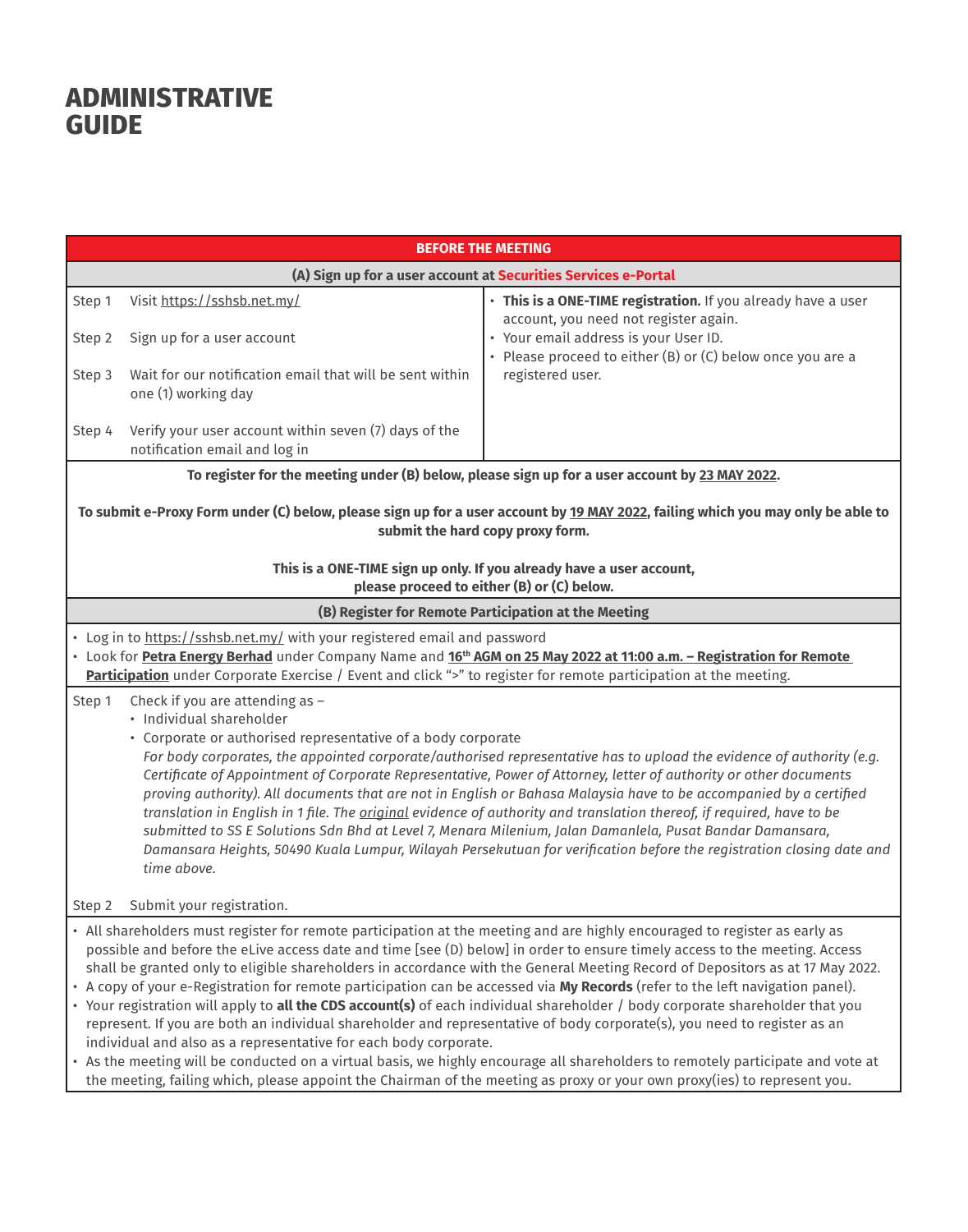| (C) Submit e-Proxy Form                                                                                                                                                                                                                                                                                                                                                                                                                                                                                                                                                                                                                                                                                                                                                                                                                                                                                                  |                                                                         |  |
|--------------------------------------------------------------------------------------------------------------------------------------------------------------------------------------------------------------------------------------------------------------------------------------------------------------------------------------------------------------------------------------------------------------------------------------------------------------------------------------------------------------------------------------------------------------------------------------------------------------------------------------------------------------------------------------------------------------------------------------------------------------------------------------------------------------------------------------------------------------------------------------------------------------------------|-------------------------------------------------------------------------|--|
| <b>Meeting Date and Time</b>                                                                                                                                                                                                                                                                                                                                                                                                                                                                                                                                                                                                                                                                                                                                                                                                                                                                                             | <b>Proxy Form Submission Closing Date and Time</b>                      |  |
| Wednesday, 25 May 2022 at 11:00 a.m.                                                                                                                                                                                                                                                                                                                                                                                                                                                                                                                                                                                                                                                                                                                                                                                                                                                                                     | Monday, 23 May 2022 at 11:00 a.m.                                       |  |
| • Log in to https://sshsb.net.my/ with your registered email and password<br>. Look for Petra Energy Berhad under Company Name and 16th AGM on 25 May 2022 at 11:00 a.m. - Submission of Proxy Form<br>under Corporate Exercise / Event and click ">" to submit your proxy forms online for the meeting by the submission closing<br>date and time above.                                                                                                                                                                                                                                                                                                                                                                                                                                                                                                                                                                |                                                                         |  |
| Step 1<br>Check if you are submitting the proxy form as -<br>· Individual shareholder<br>• Corporate or authorised representative of a body corporate<br>For body corporates, the appointed corporate / authorised representative is to upload the evidence of authority (e.g.<br>Certificate of Appointment of Corporate Representative, Power of Attorney, letter of authority or other documents<br>proving authority). All documents that are not in English or Bahasa Malaysia have to be accompanied by a certified<br>translation in English in 1 file. The <i>original</i> evidence of authority and translation thereof, if required, have to be<br>submitted at SS E Solutions Sdn. Bhd. at Level 7, Menara Milenium, Jalan Damanlela, Pusat Bandar Damansara,<br>Damansara Heights, 50490 Kuala Lumpur, Wilayah Persekutuan for verification before the proxy form submission<br>closing date and time above. |                                                                         |  |
| Enter your CDS account number or the body corporate's CDS account number. Then enter the information of your<br>Step 2<br>proxy(ies) and the proportion of your securities to be represented by your proxy(ies).<br>You may appoint the Chairman of the meeting as your proxy where you are not able to participate remotely.                                                                                                                                                                                                                                                                                                                                                                                                                                                                                                                                                                                            |                                                                         |  |
| Proceed to indicate how your votes are to be casted against each resolution.<br>Step 3                                                                                                                                                                                                                                                                                                                                                                                                                                                                                                                                                                                                                                                                                                                                                                                                                                   |                                                                         |  |
| Review and confirm your proxy form details before submission.<br>Step 4<br>• A copy of your submitted e-Proxy Form can be accessed via My Records (refer to the left navigation panel).<br>• You need to submit your e-Proxy Form for <b>every CDS account(s)</b> you have or represent.                                                                                                                                                                                                                                                                                                                                                                                                                                                                                                                                                                                                                                 |                                                                         |  |
| <b>PROXIES</b><br>All appointed proxies need not register for remote participation under (B) above but if they are not registered users of the<br>e-Portal, they will need to sign up as users of the e-Portal under (A) above by 19 MAY 2022. PLEASE NOTIFY YOUR PROXY(IES)<br>ACCORDINGLY. Upon processing the proxy forms, we will grant the proxy access to remote participation at the meeting to which<br>he/she is appointed for instead of the shareholder, provided the proxy must be a registered user of the e-Portal, failing which,<br>the proxy will not be able to participate at the meeting as the meeting will be conducted on a virtual basis.<br>ON THE DAY OF THE MEETING                                                                                                                                                                                                                           |                                                                         |  |
|                                                                                                                                                                                                                                                                                                                                                                                                                                                                                                                                                                                                                                                                                                                                                                                                                                                                                                                          | Log in to https://sshsb.net.my/ with your registered email and password |  |
| (D) Join the Live Stream Meeting (eLive)                                                                                                                                                                                                                                                                                                                                                                                                                                                                                                                                                                                                                                                                                                                                                                                                                                                                                 |                                                                         |  |
| <b>Meeting Date and Time</b>                                                                                                                                                                                                                                                                                                                                                                                                                                                                                                                                                                                                                                                                                                                                                                                                                                                                                             | eLive Access Date and Time                                              |  |
| Wednesday, 25 May 2022 at 11:00 a.m.                                                                                                                                                                                                                                                                                                                                                                                                                                                                                                                                                                                                                                                                                                                                                                                                                                                                                     | Wednesday, 25 May 2022 at 10:30 a.m.                                    |  |
| · Look for Petra Energy Berhad under Company Name and 16th AGM on 25 May 2022 at 11:00 a.m. - Live Stream Meeting under<br>Corporate Exercise / Event and click ">" to join the meeting.                                                                                                                                                                                                                                                                                                                                                                                                                                                                                                                                                                                                                                                                                                                                 |                                                                         |  |
| • The access to the live stream meeting will open on the abovementioned date and time.<br>• If you have any questions to raise, you may use the text box to transmit your question. The Chairman/Board/Management/<br>relevant adviser(s) will endeavour to broadcast your question and their answer during the meeting. Do take note that the<br>quality of the live streaming is dependent on the stability of the internet connection at the location of the user.                                                                                                                                                                                                                                                                                                                                                                                                                                                    |                                                                         |  |